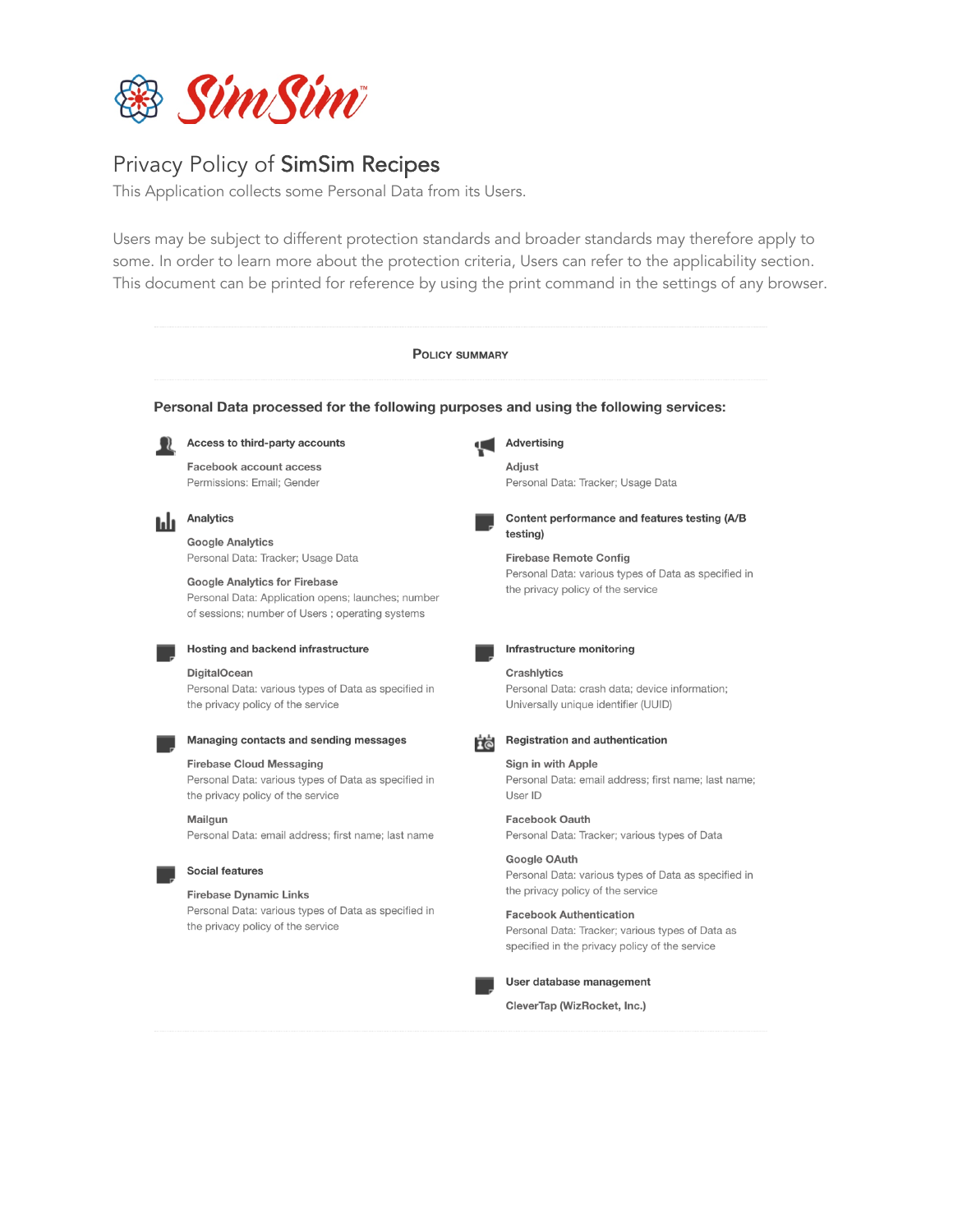#### Information on opting out of interest-based advertising

In addition to any opt-out feature provided by any of the services listed in this document, Users may learn more on how to generally opt out of interest-based advertising within the dedicated section of the Cookie Policy.

#### **Contact information**



Owner and Data Controller

SimSim Recipes FZ-LLC Al Hamra Industrial Zone-FZ Ras Al Khaimah, United Arab Emirates

Owner contact email: info@simsimrecipes.com

#### **FULL POLICY**

#### **Owner and Data Controller**

SimSim Recipes FZ-LLC Al Hamra Industrial Zone-FZ Ras Al Khaimah, United Arab Emirates

Owner contact email: info@simsimrecipes.com

### Types of Data collected

Among the types of Personal Data that this Application collects, by itself or through third parties, there are: Tracker; Usage Data; number of Users ; number of sessions; Application opens; launches; operating systems; email address; User ID; first name; last name; Universally unique identifier (UUID); crash data; device information; various types of Data.

Complete details on each type of Personal Data collected are provided in the dedicated sections of this privacy policy or by specific explanation texts displayed prior to the Data collection. Personal Data may be freely provided by the User, or, in case of Usage Data, collected automatically when using this Application.

Unless specified otherwise, all Data requested by this Application is mandatory and failure to provide this Data may make it impossible for this Application to provide its services. In cases where this Application specifically states that some Data is not mandatory, Users are free not to communicate this Data without consequences to the availability or the functioning of the Service. Users who are uncertain about which Personal Data is mandatory are welcome to contact the Owner. Any use of Cookies – or of other tracking tools – by this Application or by the owners of third-party services used by this Application serves the purpose of providing the Service required by the User, in addition to any other purposes described in the present document and in the Cookie Policy, if available. Users are responsible for any third-party Personal Data obtained, published or shared through this Application and confirm that they have the third party's consent to provide the Data to the Owner.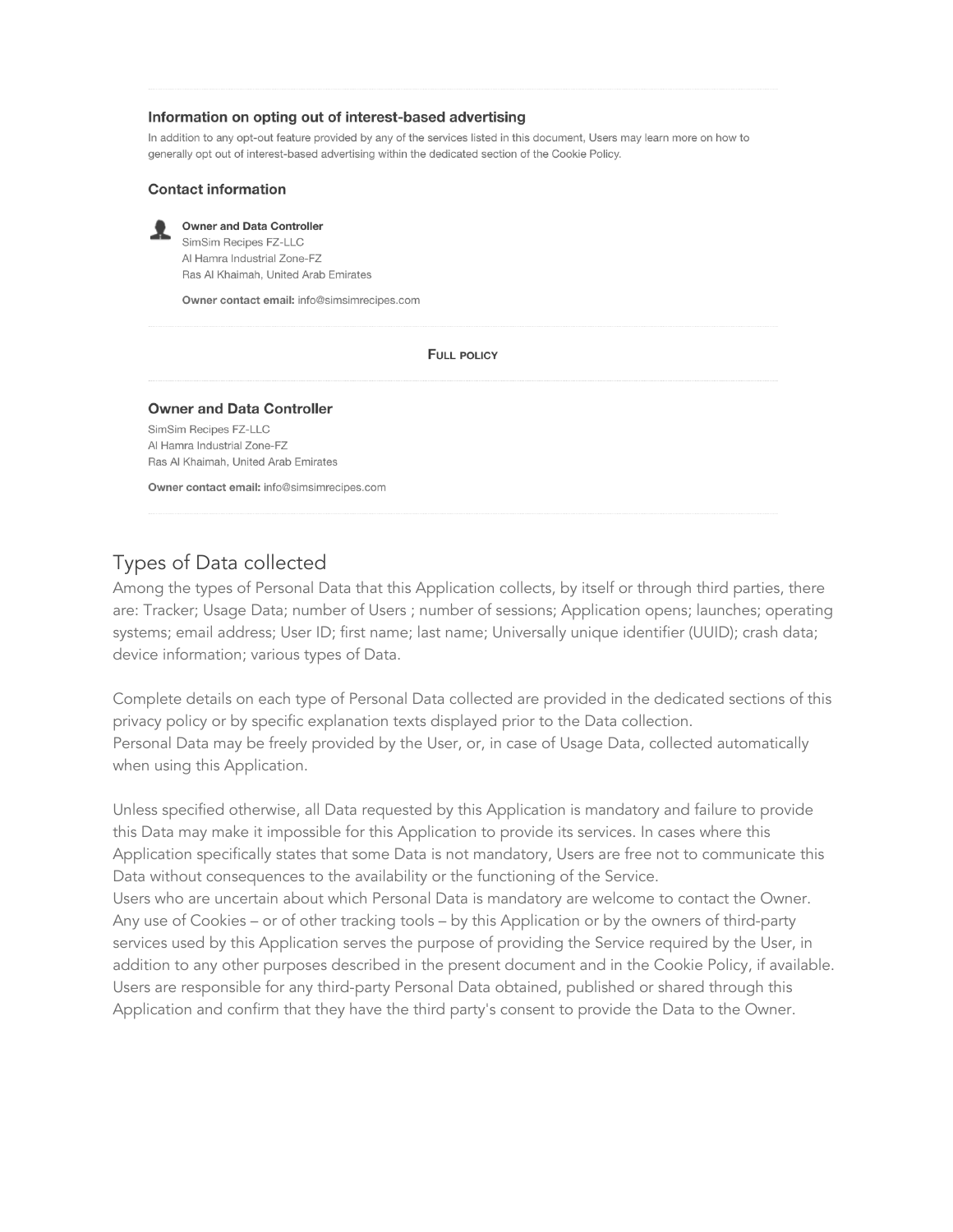# Mode and place of processing the Data

## Methods of processing

The Owner takes appropriate security measures to prevent unauthorized access, disclosure, modification, or unauthorized destruction of the Data.

The Data processing is carried out using computers and/or IT enabled tools, following organizational procedures and modes strictly related to the purposes indicated. In addition to the Owner, in some cases, the Data may be accessible to certain types of persons in charge, involved with the operation of this Application (administration, sales, marketing, legal, system administration) or external parties (such as third-party technical service providers, mail carriers, hosting providers, IT companies, communications agencies) appointed, if necessary, as Data Processors by the Owner. The updated list of these parties may be requested from the Owner at any time.

### Legal basis of processing

The Owner may process Personal Data relating to Users if one of the following applies:

- Users have given their consent for one or more specific purposes. Note: Under some legislations the Owner may be allowed to process Personal Data until the User objects to such processing ("opt-out"), without having to rely on consent or any other of the following legal bases. This, however, does not apply, whenever the processing of Personal Data is subject to European data protection law;
- provision of Data is necessary for the performance of an agreement with the User and/or for any pre-contractual obligations thereof;
- processing is necessary for compliance with a legal obligation to which the Owner is subject;
- processing is related to a task that is carried out in the public interest or in the exercise of official authority vested in the Owner;
- processing is necessary for the purposes of the legitimate interests pursued by the Owner or by a third party.

In any case, the Owner will gladly help to clarify the specific legal basis that applies to the processing, and in particular whether the provision of Personal Data is a statutory or contractual requirement, or a requirement necessary to enter into a contract.

### Place

The Data is processed at the Owner's operating offices and in any other places where the parties involved in the processing are located.

Depending on the User's location, data transfers may involve transferring the User's Data to a country other than their own. To find out more about the place of processing of such transferred Data, Users can check the section containing details about the processing of Personal Data.

If broader protection standards are applicable, Users are also entitled to learn about the legal basis of Data transfers to a country outside the European Union or to any international organization governed by public international law or set up by two or more countries, such as the UN, and about the security measures taken by the Owner to safeguard their Data.

If any such transfer takes place, Users can find out more by checking the relevant sections of this document or inquire with the Owner using the information provided in the contact section.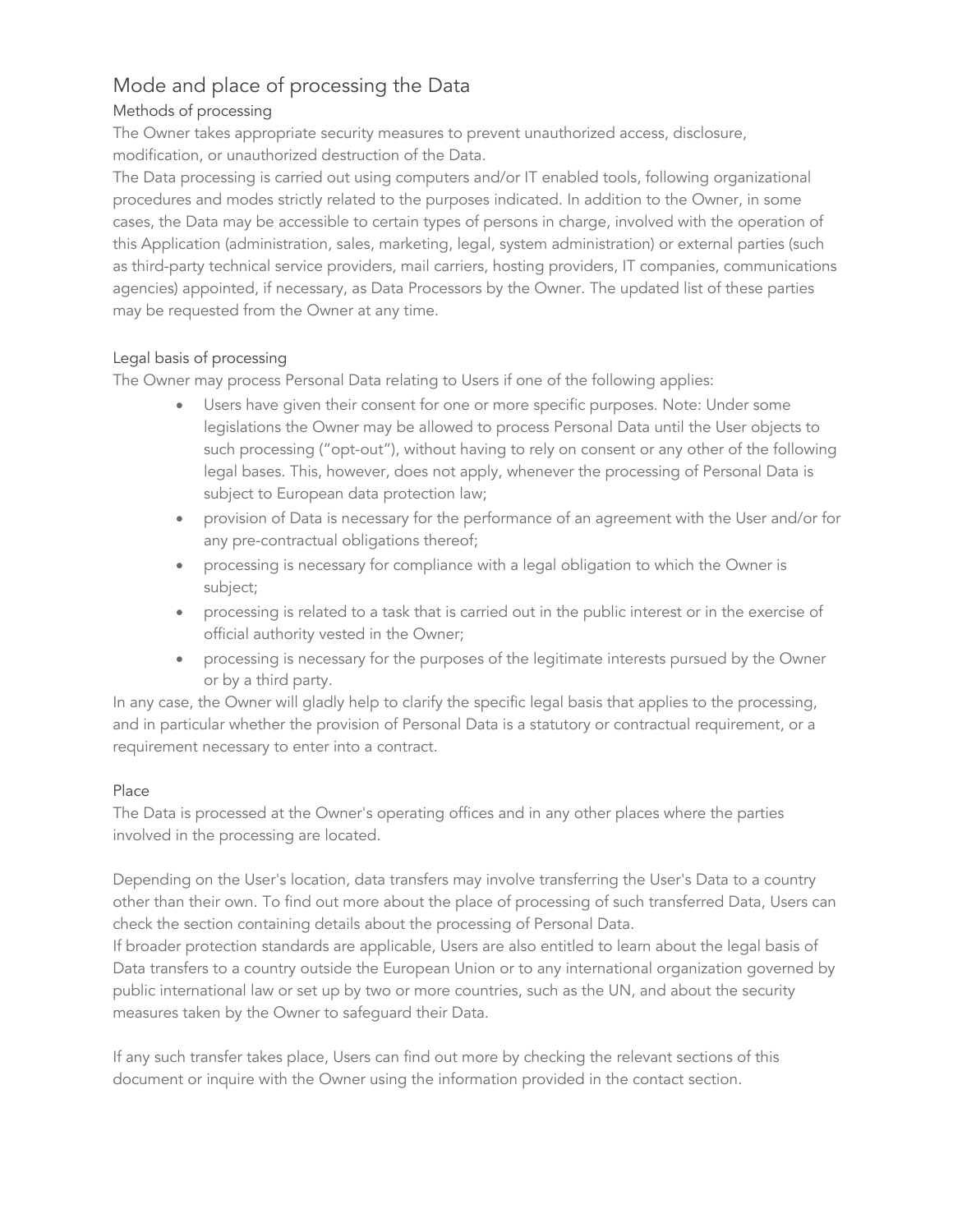#### Retention time

Personal Data shall be processed and stored for as long as required by the purpose they have been collected for.

Therefore:

- Personal Data collected for purposes related to the performance of a contract between the Owner and the User shall be retained until such contract has been fully performed.
- Personal Data collected for the purposes of the Owner's legitimate interests shall be retained as long as needed to fulfill such purposes. Users may find specific information regarding the legitimate interests pursued by the Owner within the relevant sections of this document or by contacting the Owner.

The Owner may be allowed to retain Personal Data for a longer period whenever the User has given consent to such processing, as long as such consent is not withdrawn. Furthermore, the Owner may be obliged to retain Personal Data for a longer period whenever required to do so for the performance of a legal obligation or upon order of an authority.

Once the retention period expires, Personal Data shall be deleted. Therefore, the right of access, the right to erasure, the right to rectification and the right to data portability cannot be enforced after expiration of the retention period.

# The purposes of processing

The Data concerning the User is collected to allow the Owner to provide its Service, comply with its legal obligations, respond to enforcement requests, protect its rights and interests (or those of its Users or third parties), detect any malicious or fraudulent activity, as well as the following: Access to third-party accounts, Analytics, Managing contacts and sending messages, Social features, Hosting and backend infrastructure, Advertising, Registration and authentication, Infrastructure monitoring, Content performance and features testing (A/B testing) and User database management. For specific information about the Personal Data used for each purpose, the User may refer to the section "Detailed information on the processing of Personal Data".

# Facebook permissions asked by this Application

This Application may ask for some Facebook permissions allowing it to perform actions with the User's Facebook account and to retrieve information, including Personal Data, from it. This service allows this Application to connect with the User's account on the Facebook social network, provided by Facebook Inc.

For more information about the following permissions, refer to the **Facebook permissions** documentation and to the **Facebook privacy policy**.

The permissions asked are the following:

Basic information

By default, this includes certain User's Data such as id, name, picture, gender, and their locale. Certain connections of the User, such as the Friends, are also available. If the User has made more of their Data public, more information will be available.

Email

Provides access to the User's primary email address.

Gender

Provides access to the User's gender.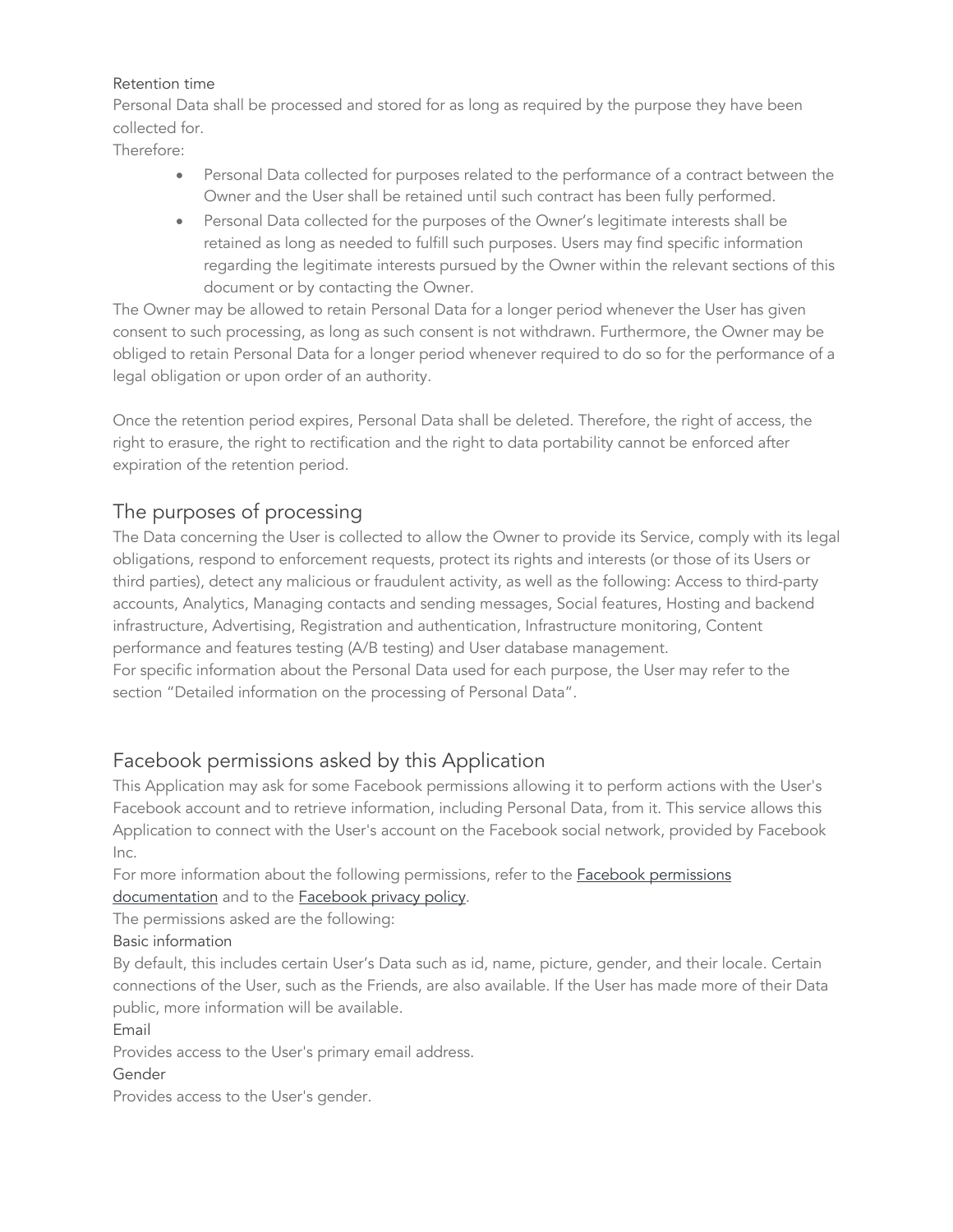# Detailed information on the processing of Personal Data

Personal Data is collected for the following purposes and using the following services:

### Access to third-party accounts

This type of service allows this Application to access Data from your account on a third-party service and perform actions with it.

These services are not activated automatically, but require explicit authorization by the User.

*Facebook account access (Facebook, Inc.)*

This service allows this Application to connect with the User's account on the Facebook social network, provided by Facebook, Inc.

Permissions asked: Email; Gender.

Place of processing: United States - Privacy Policy.

## Advertising

This type of service allows User Data to be utilized for advertising communication purposes. These communications are displayed in the form of banners and other advertisements on this Application, possibly based on User interests.

This does not mean that all Personal Data are used for this purpose. Information and conditions of use are shown below.

Some of the services listed below may use Trackers to identify Users or they may use the behavioral retargeting technique, i.e. displaying ads tailored to the User's interests and behavior, including those detected outside this Application. For more information, please check the privacy policies of the relevant services.

Services of this kind usually offer the possibility to opt out of such tracking. In addition to any opt-out feature offered by any of the services below, Users may learn more on how to generally opt out of interest-based advertising within the dedicated section "How to opt-out of interest-based advertising" in this document.

*Adjust (Adjust GmbH)*

Adjust is an advertising service provided by Adjust GmbH.

Personal Data processed: Tracker; Usage Data.

Place of processing: Germany - Privacy Policy - Opt out.

### **Analytics**

The services contained in this section enable the Owner to monitor and analyze web traffic and can be used to keep track of User behavior.

*Google Analytics (Google LLC)*

Google Analytics is a web analysis service provided by Google LLC ("Google"). Google utilizes the Data collected to track and examine the use of this Application, to prepare reports on its activities and share them with other Google services.

Google may use the Data collected to contextualize and personalize the ads of its own advertising network.

Personal Data processed: Tracker; Usage Data.

Place of processing: United States - Privacy Policy - Opt Out.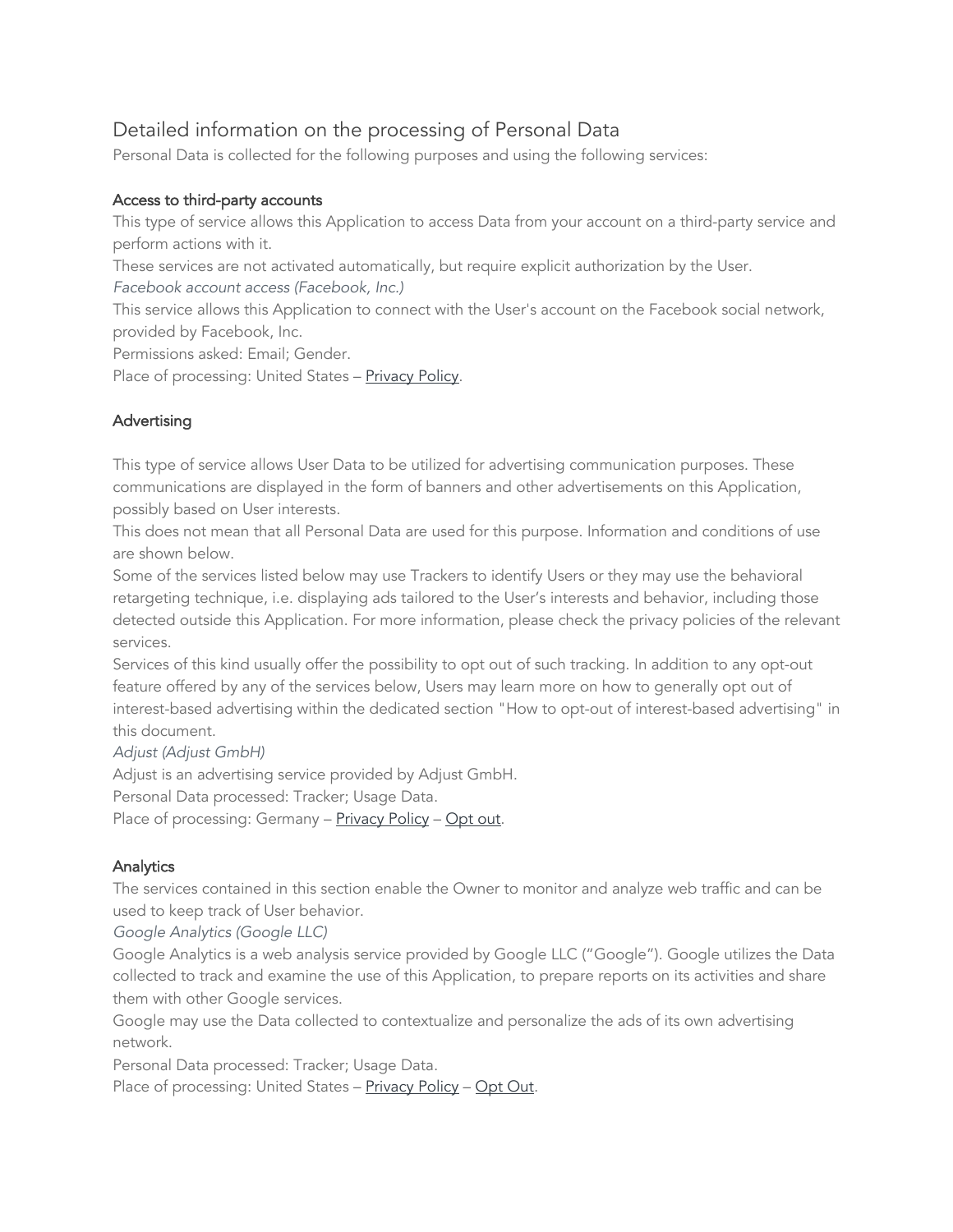### *Google Analytics for Firebase (Google LLC)*

Google Analytics for Firebase or Firebase Analytics is an analytics service provided by Google LLC. In order to understand Google's use of Data, consult Google's partner policy.

Firebase Analytics may share Data with other tools provided by Firebase, such as Crash Reporting, Authentication, Remote Config or Notifications. The User may check this privacy policy to find a detailed explanation about the other tools used by the Owner.

This Application uses identifiers for mobile devices and technologies similar to cookies to run the Firebase Analytics service.

Users may opt-out of certain Firebase features through applicable device settings, such as the device advertising settings for mobile phones or by following the instructions in other Firebase related sections of this privacy policy, if available.

Personal Data processed: Application opens; launches; number of sessions; number of Users ; operating systems.

Place of processing: United States - Privacy Policy.

#### Content performance and features testing (A/B testing)

The services contained in this section allow the Owner to track and analyze the User response concerning web traffic or behavior regarding changes to the structure, text or any other component of this Application.

*Firebase Remote Config (Google LLC)*

Firebase Remote Config is an A/B testing and configuration service provided by Google LLC. Personal Data processed: various types of Data as specified in the privacy policy of the service. Place of processing: United States – Privacy Policy.

### Hosting and backend infrastructure

This type of service has the purpose of hosting Data and files that enable this Application to run and be distributed as well as to provide a ready-made infrastructure to run specific features or parts of this Application.

Some services among those listed below, if any, may work through geographically distributed servers, making it difficult to determine the actual location where the Personal Data are stored.

*DigitalOcean (DigitalOcean Inc.)*

DigitalOcean is a hosting service provided by DigitalOcean Inc.

Personal Data processed: various types of Data as specified in the privacy policy of the service. Place of processing: United States – Privacy Policy.

#### Infrastructure monitoring

This type of service allows this Application to monitor the use and behavior of its components so its performance, operation, maintenance and troubleshooting can be improved.

Which Personal Data are processed depends on the characteristics and mode of implementation of these services, whose function is to filter the activities of this Application.

### *Crashlytics (Google LLC)*

Crashlytics is a monitoring service provided by Google LLC.

Personal Data processed: crash data; device information; Universally unique identifier (UUID).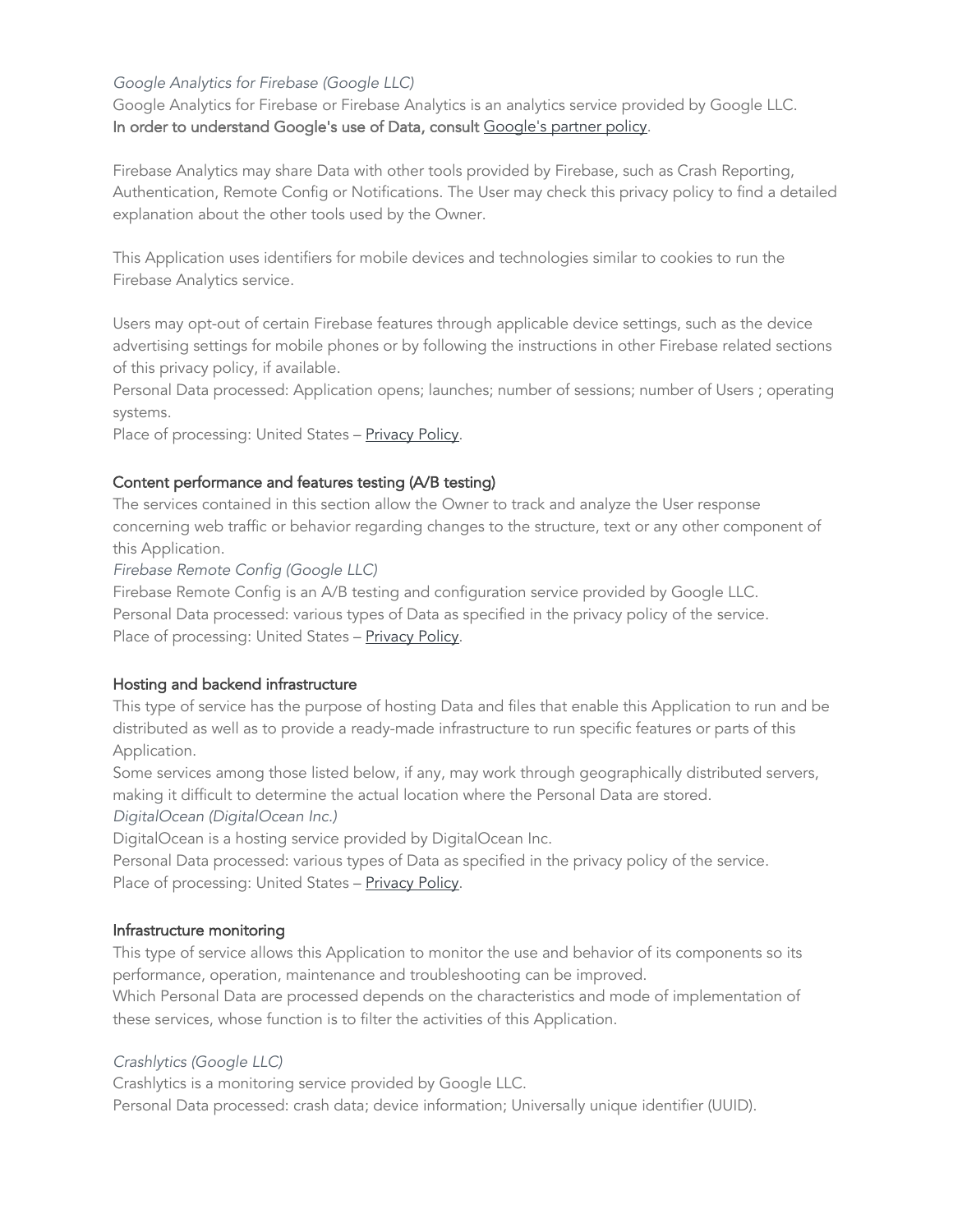Place of processing: United States - Privacy Policy.

#### Managing contacts and sending messages

This type of service makes it possible to manage a database of email contacts, phone contacts or any other contact information to communicate with the User.

These services may also collect data concerning the date and time when the message was viewed by the User, as well as when the User interacted with it, such as by clicking on links included in the message.

#### *Firebase Cloud Messaging (Google LLC)*

Firebase Cloud Messaging is a message sending service provided by Google LLC. Firebase Cloud Messaging allows the Owner to send messages and notifications to Users across platforms such as Android, iOS, and the web. Messages can be sent to single devices, groups of devices, or specific topics or User segments.

Personal Data processed: various types of Data as specified in the privacy policy of the service. Place of processing: United States - Privacy Policy.

#### *Mailgun (Mailgun Technologies, Inc.)*

Mailgun is an email address management and message sending service provided by Mailgun Technologies, Inc.

Personal Data processed: email address; first name; last name.

Place of processing: United States – Privacy Policy.

#### Registration and authentication

By registering or authenticating, Users allow this Application to identify them and give them access to dedicated services.

Depending on what is described below, third parties may provide registration and authentication services. In this case, this Application will be able to access some Data, stored by these third-party services, for registration or identification purposes.

Some of the services listed below may also collect Personal Data for targeting and profiling purposes; to find out more, please refer to the description of each service.

#### *Sign in with Apple (Apple Inc.)*

Sign in with Apple is a registration and authentication service provided by Apple Inc. In cases where Users are required to provide their email address, Sign in with Apple may generate a private relay address on behalf of Users that automatically forwards messages to their verified personal email account - therefore shielding their actual email address from the Owner.

Personal Data processed: email address; first name; last name; User ID. Place of processing: United States - Privacy Policy.

#### *Facebook Oauth (Facebook, Inc.)*

Facebook Oauth is a registration and authentication service provided by Facebook, Inc. and is connected to the Facebook social network.

Personal Data processed: Tracker; various types of Data.

Place of processing: United States - Privacy Policy.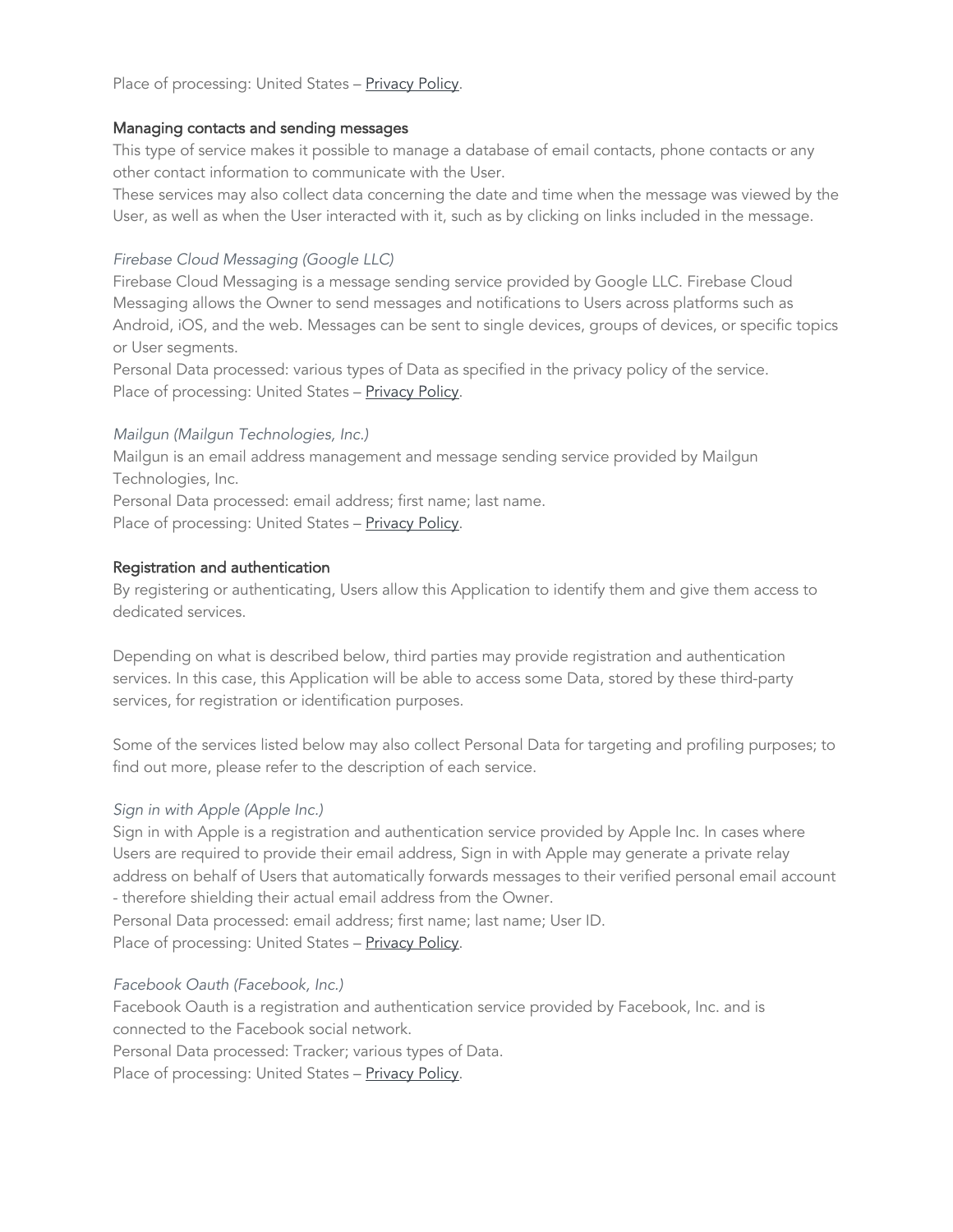### *Google OAuth (Google LLC)*

Google OAuth is a registration and authentication service provided by Google LLC and is connected to the Google network.

Personal Data processed: various types of Data as specified in the privacy policy of the service. Place of processing: United States - Privacy Policy.

#### *Facebook Authentication (Facebook, Inc.)*

Facebook Authentication is a registration and authentication service provided by Facebook, Inc. and is connected to the Facebook social network.

Personal Data processed: Tracker; various types of Data as specified in the privacy policy of the service. Place of processing: United States - Privacy Policy.

#### Social features

#### *Firebase Dynamic Links (Google LLC)*

Firebase Dynamic Links is a social feature provided by Google LLC. Dynamic Links are tracked within Firebase or Google Analytics for Firebase, which informs the Owner about the details of the User journey to and within this Application.

Personal Data processed: various types of Data as specified in the privacy policy of the service. Place of processing: United States - Privacy Policy.

#### User Database Management

This type of service allows the Owner to build user profiles by starting from an email address, a personal name, or other information that the User provides to this Application, as well as to track User activities through analytics features. This Personal Data may also be matched with publicly available information about the User (such as social networks' profiles) and used to build private profiles that the Owner can display and use for improving this Application.

Some of these services may also enable the sending of timed messages to the User, such as emails based on specific actions performed on this Application.

### CleverTap (WizRocket, Inc.)

This type of service allows the Owner to build user profiles by starting from an email address, a personal name, or other information that the User provides to this Application, as well as to track User activities through analytics features. This Personal Data may also be matched with publicly available information about the User (such as social networks' profiles) and used to build private profiles that the Owner can display and use for improving this Application.

Some of these services may also enable the sending of timed messages to the User, such as emails based on specific actions performed on this Application.

CleverTap (WizRocket, Inc.)

CleverTap is a User database management service provided by WizRocket, Inc.

Personal Data processed: various types of Data as specified in the privacy policy of the service. Place of processing: India - Privacy Policy.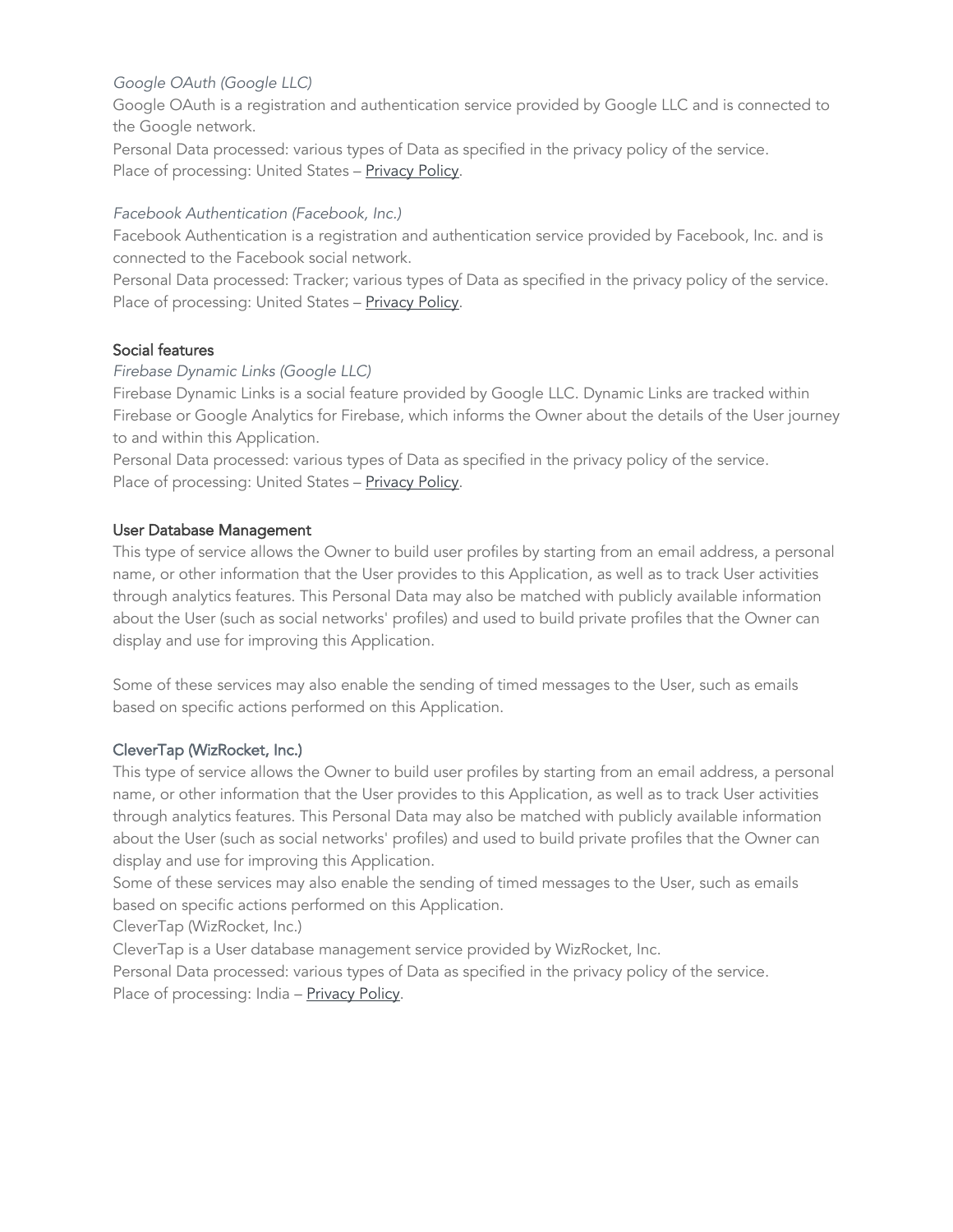# Information on opting out of interest-based advertising

In addition to any opt-out feature provided by any of the services listed in this document, Users may learn more on how to generally opt out of interest-based advertising within the dedicated section of the Cookie Policy.

# The rights of Users

Users may exercise certain rights regarding their Data processed by the Owner. Users entitled to broader protection standards may exercise any of the rights described below. In all other cases, Users may inquire with the Owner to find out which rights apply to them. In particular, Users have the right to do the following:

- Withdraw their consent at any time. Users have the right to withdraw consent where they have previously given their consent to the processing of their Personal Data.
- Object to processing of their Data. Users have the right to object to the processing of their Data if the processing is carried out on a legal basis other than consent. Further details are provided in the dedicated section below.
- Access their Data. Users have the right to learn if Data is being processed by the Owner, obtain disclosure regarding certain aspects of the processing and obtain a copy of the Data undergoing processing.
- Verify and seek rectification. Users have the right to verify the accuracy of their Data and ask for it to be updated or corrected.
- Restrict the processing of their Data. Users have the right, under certain circumstances, to restrict the processing of their Data. In this case, the Owner will not process their Data for any purpose other than storing it.
- Have their Personal Data deleted or otherwise removed. Users have the right, under certain circumstances, to obtain the erasure of their Data from the Owner.
- Receive their Data and have it transferred to another controller. Users have the right to receive their Data in a structured, commonly used and machine readable format and, if technically feasible, to have it transmitted to another controller without any hindrance. This provision is applicable provided that the Data is processed by automated means and that the processing is based on the User's consent, on a contract which the User is part of or on pre-contractual obligations thereof.
- Lodge a complaint. Users have the right to bring a claim before their competent data protection authority.

### Details about the right to object to processing

Where Personal Data is processed for a public interest, in the exercise of an official authority vested in the Owner or for the purposes of the legitimate interests pursued by the Owner, Users may object to such processing by providing a ground related to their particular situation to justify the objection. Users must know that, however, should their Personal Data be processed for direct marketing purposes, they can object to that processing at any time without providing any justification. To learn, whether the Owner is processing Personal Data for direct marketing purposes, Users may refer to the relevant sections of this document.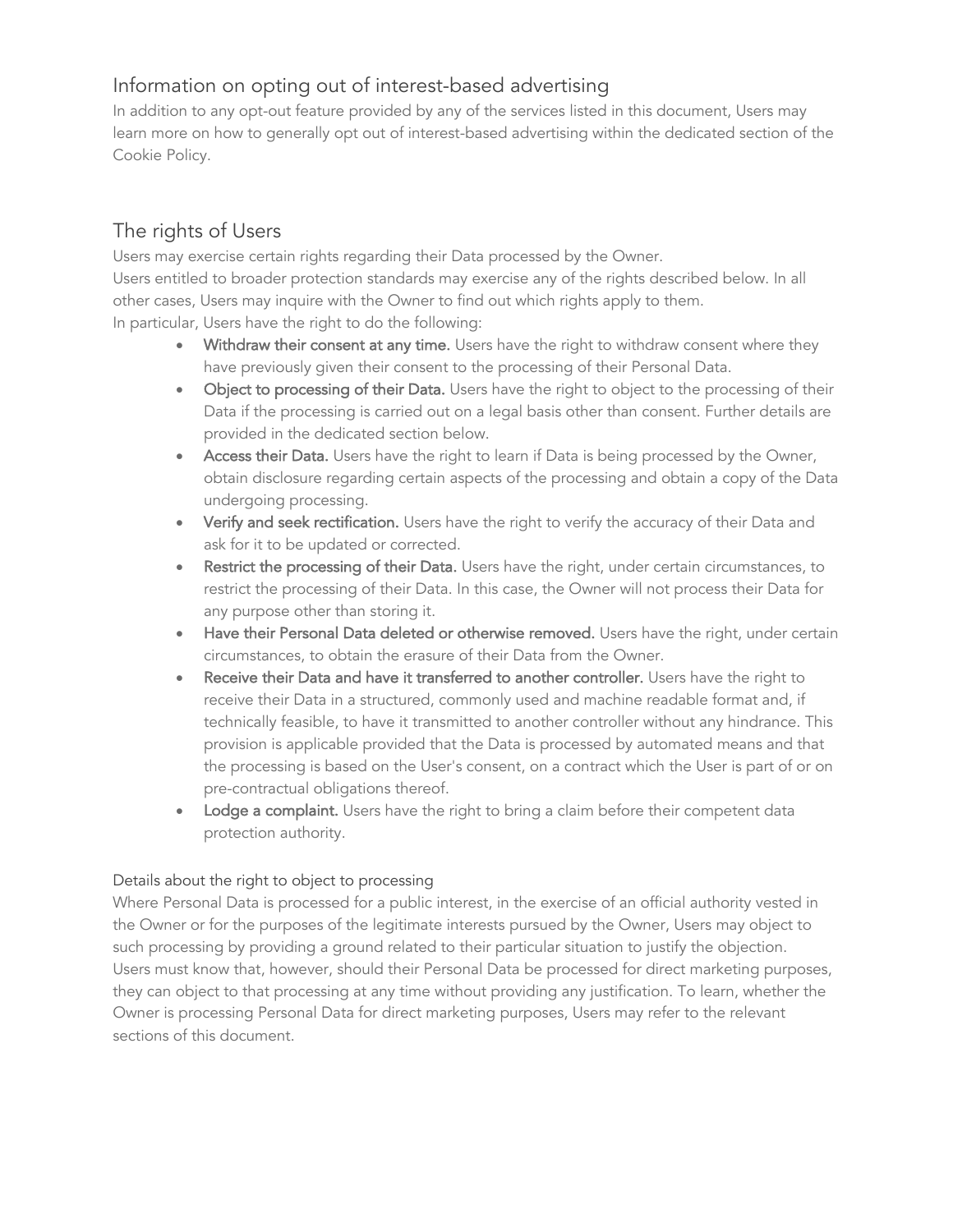#### How to exercise these rights

Any requests to exercise User rights can be directed to the Owner through the contact details provided in this document. These requests can be exercised free of charge and will be addressed by the Owner as early as possible and always within one month.

# Applicability of broader protection standards

While most provisions of this document concern all Users, some provisions expressly only apply if the processing of Personal Data is subject to broader protection standards. Such broader protection standards apply when the processing:

- is performed by an Owner based within the EU;
- concerns the Personal Data of Users who are in the EU and is related to the offering of paid or unpaid goods or services, to such Users;
- concerns the Personal Data of Users who are in the EU and allows the Owner to monitor such Users' behavior taking place in the EU.

## Cookie Policy

This Application uses Trackers. To learn more, the User may consult the Cookie Policy.

## Additional information about Data collection and processing

### Legal action

The User's Personal Data may be used for legal purposes by the Owner in Court or in the stages leading to possible legal action arising from improper use of this Application or the related Services. The User declares to be aware that the Owner may be required to reveal personal data upon request of public authorities.

### Additional information about User's Personal Data

In addition to the information contained in this privacy policy, this Application may provide the User with additional and contextual information concerning particular Services or the collection and processing of Personal Data upon request.

### System logs and maintenance

For operation and maintenance purposes, this Application and any third-party services may collect files that record interaction with this Application (System logs) use other Personal Data (such as the IP Address) for this purpose.

### Information not contained in this policy

More details concerning the collection or processing of Personal Data may be requested from the Owner at any time. Please see the contact information at the beginning of this document.

### How "Do Not Track" requests are handled

This Application does not support "Do Not Track" requests. To determine whether any of the third-party services it uses honor the "Do Not Track" requests, please read their privacy policies.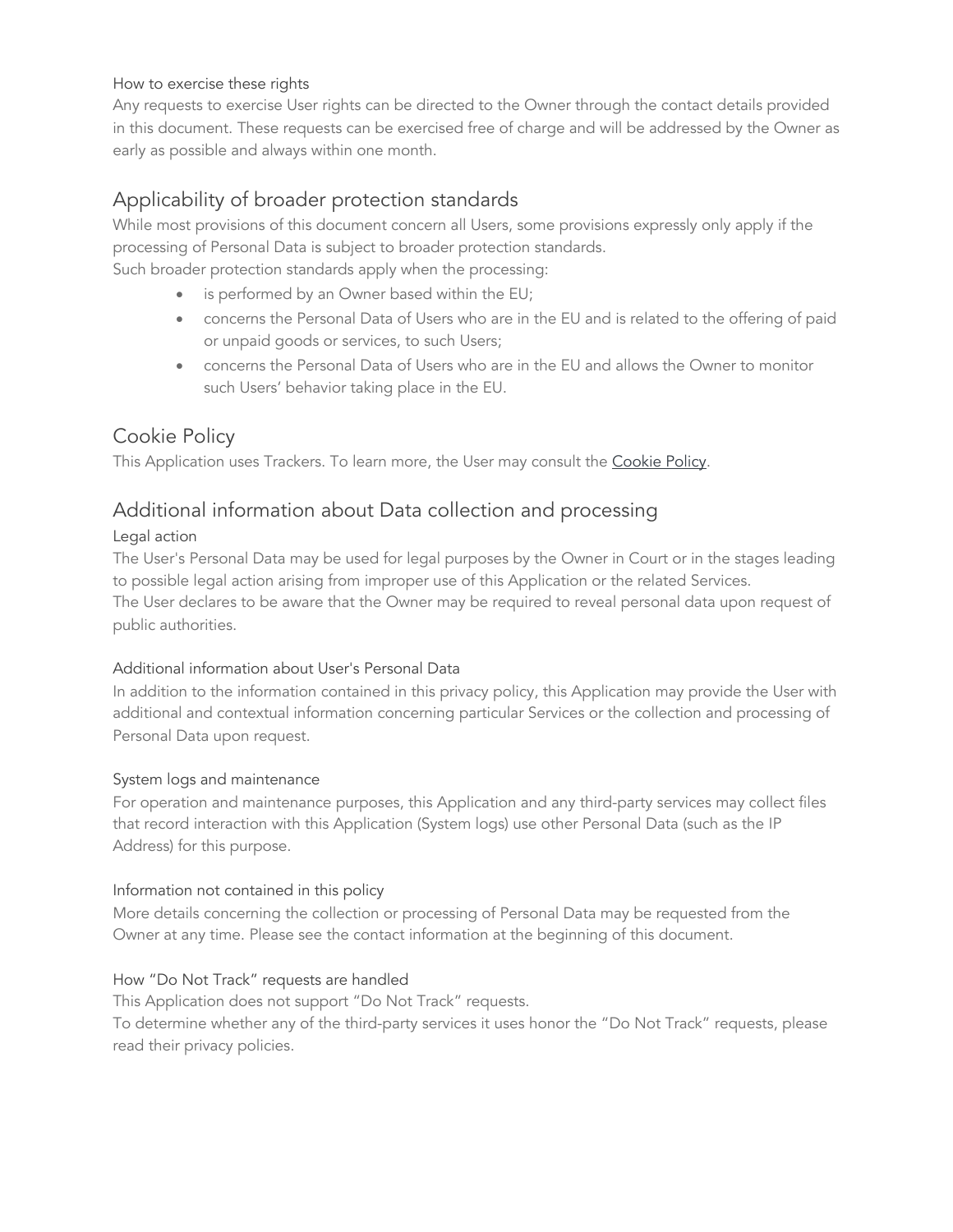#### Changes to this privacy policy

The Owner reserves the right to make changes to this privacy policy at any time by notifying its Users on this page and possibly within this Application and/or - as far as technically and legally feasible - sending a notice to Users via any contact information available to the Owner. It is strongly recommended to check this page often, referring to the date of the last modification listed at the bottom.

Should the changes affect processing activities performed on the basis of the User's consent, the Owner shall collect new consent from the User, where required.

#### Definitions and legal references

#### *Personal Data (or Data)*

Any information that directly, indirectly, or in connection with other information — including a personal identification number — allows for the identification or identifiability of a natural person.

#### *Usage Data*

Information collected automatically through this Application (or third-party services employed in this Application), which can include: the IP addresses or domain names of the computers utilized by the Users who use this Application, the URI addresses (Uniform Resource Identifier), the time of the request, the method utilized to submit the request to the server, the size of the file received in response, the numerical code indicating the status of the server's answer (successful outcome, error, etc.), the country of origin, the features of the browser and the operating system utilized by the User, the various time details per visit (e.g., the time spent on each page within the Application) and the details about the path followed within the Application with special reference to the sequence of pages visited, and other parameters about the device operating system and/or the User's IT environment.

#### *User*

The individual using this Application who, unless otherwise specified, coincides with the Data Subject.

#### *Data Subject*

The natural person to whom the Personal Data refers.

#### *Data Processor (or Data Supervisor)*

The natural or legal person, public authority, agency or other body which processes Personal Data on behalf of the Controller, as described in this privacy policy.

#### *Data Controller (or Owner)*

The natural or legal person, public authority, agency or other body which, alone or jointly with others, determines the purposes and means of the processing of Personal Data, including the security measures concerning the operation and use of this Application. The Data Controller, unless otherwise specified, is the Owner of this Application.

#### *This Application*

The means by which the Personal Data of the User is collected and processed.

### *Service*

The service provided by this Application as described in the relative terms (if available) and on this site/application.